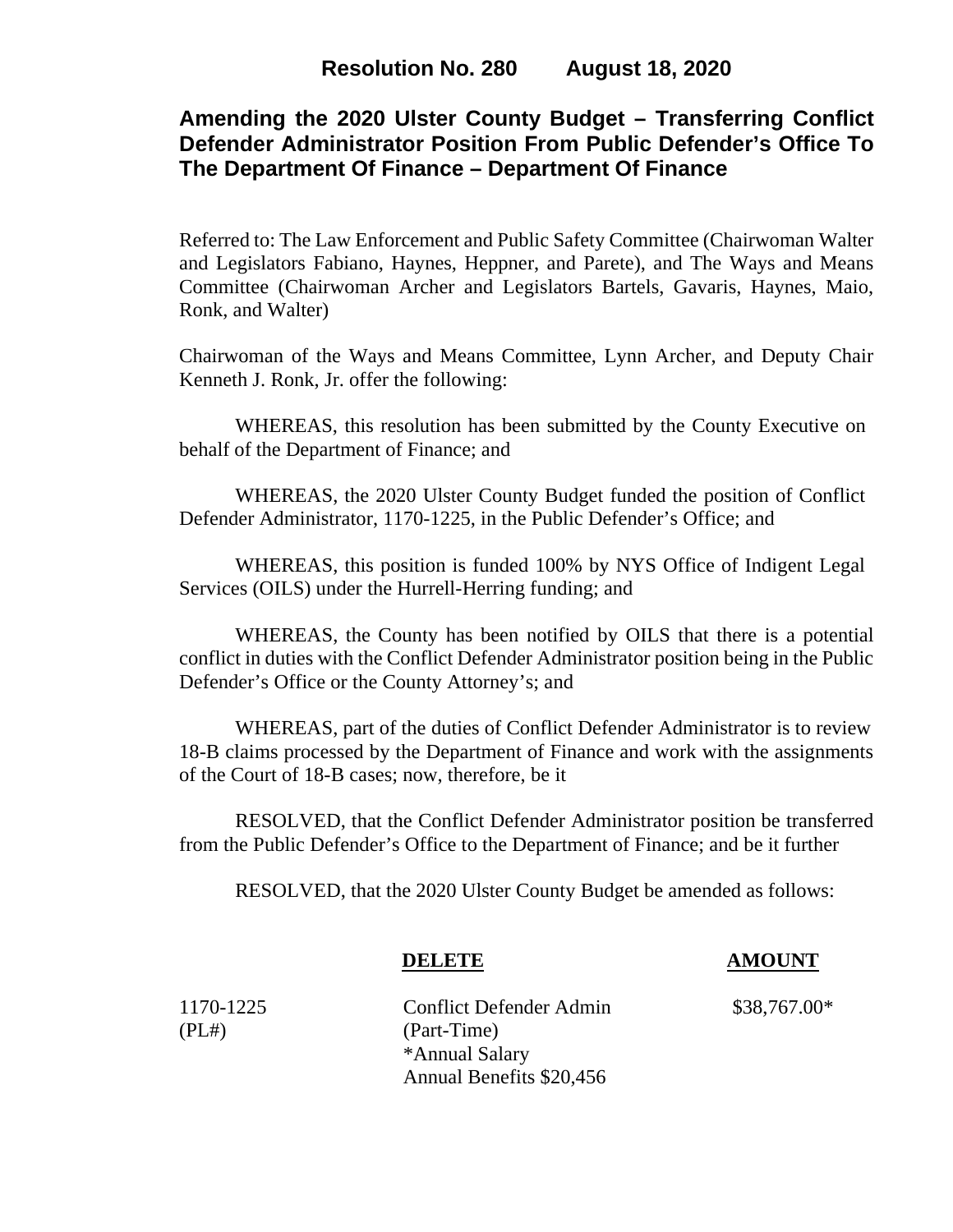#### **- Page 2 -**

# **Resolution No. 280 August 18, 2020**

# **Amending the 2020 Ulster County Budget – Transferring Conflict Defender Administrator Position From Public Defender's Office To The Department Of Finance – Department Of Finance**

|                                       | <b>CREATE</b>                                                                                                                                                  | <b>AMOUNT</b> |
|---------------------------------------|----------------------------------------------------------------------------------------------------------------------------------------------------------------|---------------|
| 1310-1225<br>(PL#)                    | <b>Conflict Defender Admin</b><br>(Part-Time)<br>*Annual Salary<br>Annual Benefits \$20,456<br>(Salary to year end \$14,501)<br>(Benefits to year end \$7,652) | \$38,767.00*  |
|                                       | <b>DECREASE</b>                                                                                                                                                | <b>AMOUNT</b> |
| AA-1170-1048-1400-1400<br>(App.#)     | Part Time Pay                                                                                                                                                  | \$14,501.00   |
| AA-1170-1046-8000-8000<br>$(App. \#)$ | Retirement                                                                                                                                                     | \$2,282.00    |
| AA-1170-1046-8020-8035<br>$(App. \#)$ | <b>Health Insurance</b>                                                                                                                                        | \$4,260.00    |
| AA-1170-1048-8010-8010<br>(App.#)     | Social Security                                                                                                                                                | \$1,110.00    |
| AA-1170-1048-3300-3025<br>(Rev. #)    | State Aid, Indigent Legal Svcs                                                                                                                                 | \$22,153.00   |
|                                       | <b>INCREASE</b>                                                                                                                                                | <b>AMOUNT</b> |
| AA-1310-1077-1400-1400<br>(App.#)     | Part Time Pay                                                                                                                                                  | \$14,501.00   |
| AA-1310-1076-8000-8000<br>$(App. \#)$ | Retirement                                                                                                                                                     | \$2,282.00    |
| AA-1310-1076-8020-8035<br>$(App. \#)$ | <b>Health Insurance</b>                                                                                                                                        | \$4,260.00    |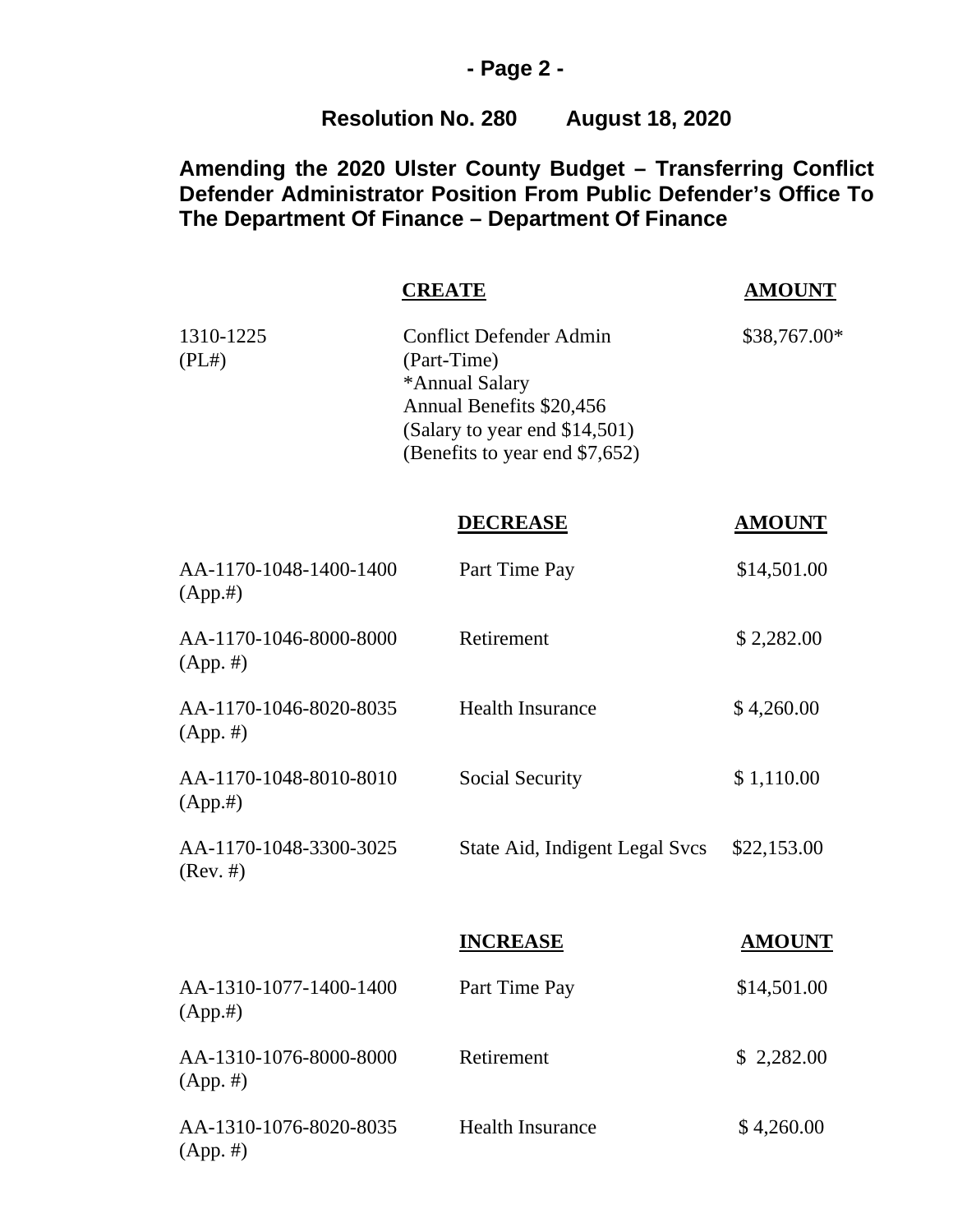#### **- Page 3 -**

### **Resolution No. 280 August 18, 2020**

# **Amending the 2020 Ulster County Budget – Transferring Conflict Defender Administrator Position From Public Defender's Office To The Department Of Finance – Department Of Finance**

|                                       | <b>INCREASE</b>                | <b>AMOUNT</b> |
|---------------------------------------|--------------------------------|---------------|
| AA-1310-1078-8010-8010<br>(App.#)     | Social Security                | \$1,110.00    |
| AA-1310-1078-3300-3025<br>$(Rev. \#)$ | State Aid, Indigent Legal Svcs | \$22,153.00   |

and move its adoption.

#### ADOPTED BY THE FOLLOWING VOTE:

AYES: 23 NOES: 0

Passed Committee: Law Enforcement and Public Safety August 5, 2020

Passed Committee: Ways and Means on August 11, 2020

FINANCIAL IMPACT: \$22,153.00 – 2020 BUDGETED APPROPRIATION DOLLARS - TRANSFERRED \$22,153.00 – 2020 BUDGETED REVENUE DOLLARS – TRANSFERRED